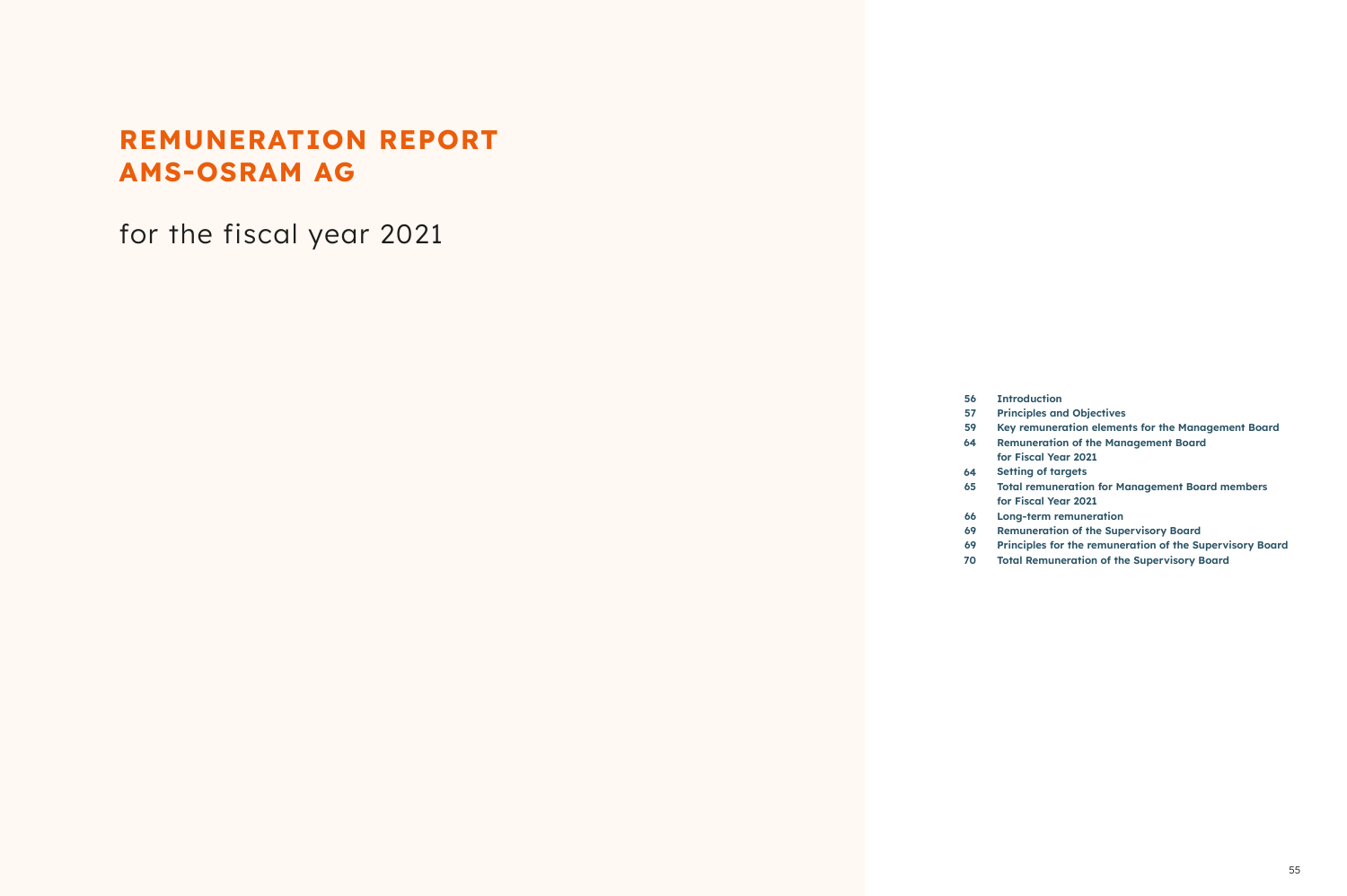### **1. Introduction**

The remuneration of the members of the Management Board and the Supervisory Board of ams-OSRAM AG is based on the remuneration policies which were adopted by the Annual General Meeting of the company on 2 June 2021.

Based on the general principles determined in these policies, the remuneration report summarizes the principles used to determine the remuneration of the members of the Management Board for fiscal year 2021 and explains the structure and amount of the remuneration paid to the members of the Supervisory Board. In addition, the remuneration of each member of the Management Board and the Supervisory Board for fiscal year 2021 is presented on an individual basis.

The remuneration report for fiscal year 2021 is based on the requirements of § 78c Austrian Stock Corporation Law, respective rules of the Suisse stock exchange and additional best practice standards for remuneration disclosure. In addition, it considers comments and recommendations received from shareholders at the Annual General Meeting on 2 June 2021 in the context of the vote on the report for fiscal year 2020. In particular, compared to last year's disclosure, the following changes in the remuneration report for fiscal year 2021 have been implemented:

- More extensive disclosure on the remuneration system, its elements and the processes which are applied in determining executive remuneration (including Peer Group information);
- More detailed explanations on the targets for the annual variable compensation for Management Board members, including a comprehensive break down of the targets set for the last fiscal year. The targets for future reporting periods will include growth, profitability and/or cash-flow figures and selective strategic targets. A more detailed publication was considered but deemed not practicable because it would exceed ams OSRAM's financial guidance practices;
- Additional details on the current stockbased long-term incentive plan (LTIP 2019), information about vesting/forfeiture of stock-based remuneration in the reporting period, and decisions of the Supervisory Board about changes to be implemented in the forthcoming new LTIP plan;
- Clarifications on the non-use of stockbased remuneration for Supervisory Board members.

## **2. Principles and Objectives**

The Supervisory Board decides on the remuneration system for the Management Board by determining a respective remuneration policy to be submitted to the Annual General Meeting of ams OSRAM's shareholders for approval. This policy shall ensure that the total remuneration of the members of the Management Board is corresponding with the performance of the company and with customary remuneration in comparable positions in the worldwide semiconductor and technology industry, and that it supports the business strategy and long-term development of the company.

To prepare decisions in this field, the Supervisory Board established a Remuneration Committee consisting of the Chairperson of the Board, his deputy and up to one further member of the Supervisory Board. This committee is responsible for the passing of resolutions regarding conclusion, amendment and termination of employment contracts with Management Board members, and especially determining their remuneration. As part of this responsibility, the committee regularly evaluates the appropriateness of the remuneration paid to members of the Management Board and of the remuneration system in general, taking account of the statutory requirements and developments in corporate governance standards and investor expectations regarding executive remuneration. An external independent consultant regularly supports the committee. On the basis of this evaluation, the committee recommends adjustments to the Management Board remuneration system or policy. It also sets the targets for the annual variable remuneration at the beginning of each fiscal year and determines target achievements after the end of the respective period.

In addition, the Supervisory Board set up a Long-term Incentive Plan Committee (LTIP Committee) which is responsible for preparing the general policy and parameters of the long-term incentive plans for final decisions of the Supervisory Board and the Annual General Meeting to the extent required by law. Furthermore, the LTIP Committee (i) periodically commissions an external expert to review the general market conditions, (ii) advises on changes to the LTIP, and (iii) decides and reviews, changes and approves the Management Board's proposal to award long-term incentives to senior managers and employees of the company.

When designing the remuneration system and setting the remuneration for the Management Board, the Supervisory Board is guided, in particular, by the following principles (as established in the remuneration policy):

#### **Supporting the strategic development of ams OSRAM:**

Overall objective of the executive remuneration at ams OSRAM is to promote the business strategy and long-term development of the company in the interests of its shareholders. The remuneration is reflecting the ongoing development of the ams OSRAM group by setting ambitious targets for the Management Board and adapting them to the current business situation as well as to the dynamic requirements of the ecosystem. ams OSRAM group pursues the goal of becoming the world's leading provider in the fast-growing market of optical solutions. In order to achieve this leadership position ams OSRAM invests extensively in breakthrough innovations and continuous transformation. At the same time, it is important that the long-term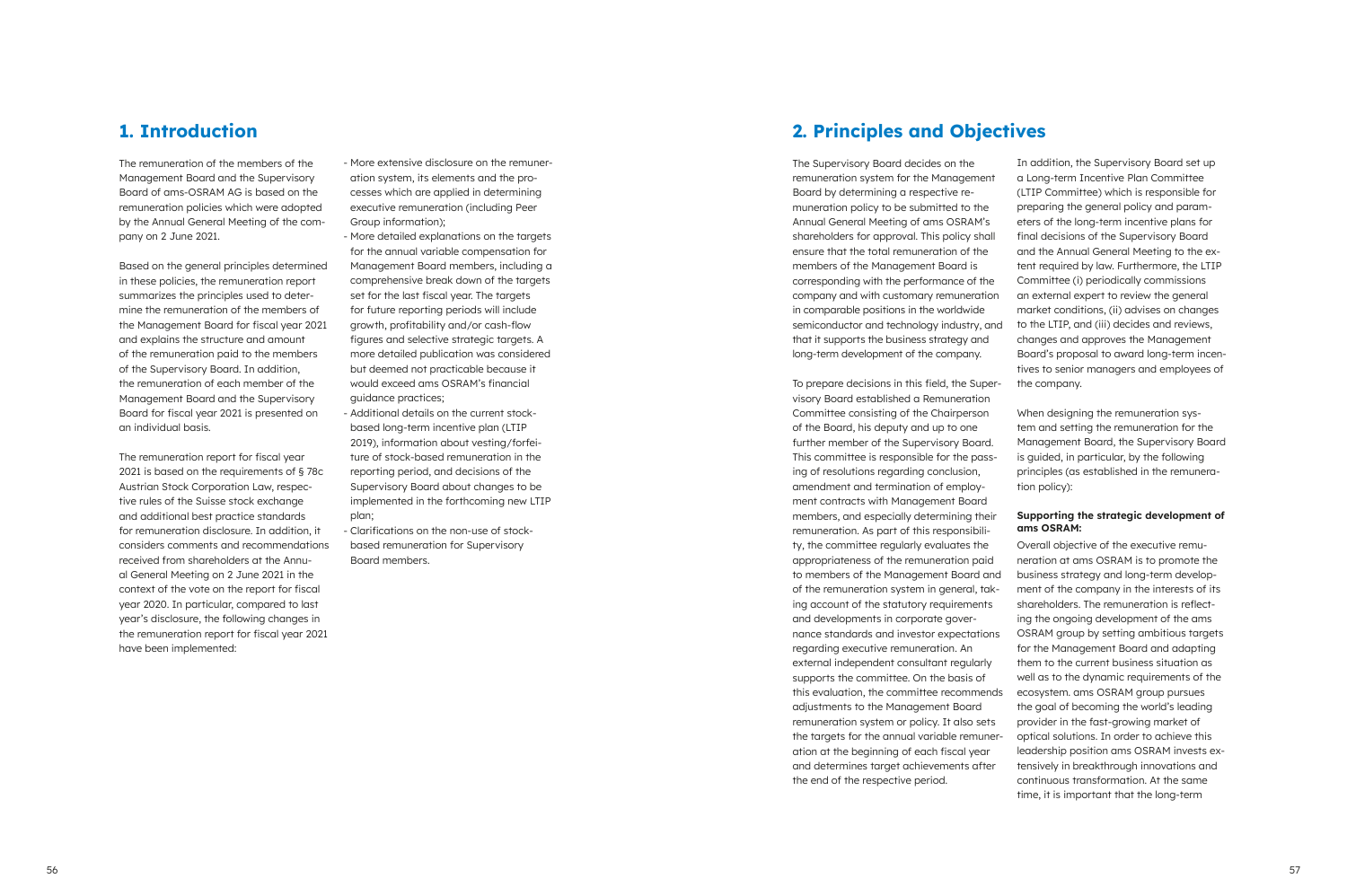58 59

interests of shareholders are always considered in the business strategy. As part of our remuneration policy we therefore ensure that long-term and strategic decisions are appropriately incentivized.

#### **Considering the overall situation of the company:**

As ams OSRAM is operating in a highly competitive environment, executive remuneration should be attractive in comparison to what is offered by competitors, and thus be an incentive for best qualified executives from across the globe to join and remain with the company in the long term.

The Supervisory Board takes the economic situation as well as the company's success and future prospects into consideration when deciding on the structure and measurement of remuneration.

#### **Offering competitive conditions for managers:**

#### **Reflecting different experiences, skills and responsibilities of board members:**

The remuneration of the members of the Management Board reflects the responsibility as lawful representatives of ams-OSRAM AG and the scope of activities of the respective member as determined by the assignment of functions. In addition, relevant professional experience and the skills profile is considered to a significant extent.

#### **Linking remuneration strictly to performance:**

To ensure a clear focus on performance, the compensation focuses on variable elements for which performance targets are set at the beginning of each fiscal year which cannot be amended subsequently. The base-salaries of Management Board members are comparably moderate, i.e. below benchmark, and customary additional benefits like pension schemes are not

granted. Thereby, the remuneration system for the Management Board strongly emphasizes on both, the (financial) long-term performance and the sustainable strategic development of the company.

#### **Considering Peer Group companies, comparing vertical compensation and retaining expert advice:**

When regularly reviewing whether the remuneration is at a competitive level, the Remuneration Committee looks at the structure and level of remuneration in peer companies. To define the relevant peer group, an independent expert analyzed data of key competitors in the relevant semiconductors and optical component markets. The resulting peer group is a balanced mix of companies offering semiconductors and optical solutions and consisted in fiscal year 2021 of the following companies: Analog Devices Inc., Broadcom Inc., Cirrus Logic Inc., Elmos Inc., Infineon Technologies AG, Maxim Integrated Products Ltd., Melexis Technologies NV, NXP Semiconductors N.V., O2Micro International Inc., ON-Semiconductors Corp., Qorvo Inc., Renesas Electronic Corp., STMicroelectronics N.V., Texas Instruments Inc. and TDK Corp. This group is regularly updated based on of independent expert advice. In this context, structural changes by M&A transactions, delisting etc. affecting peer companies are considered. As a result, OSRAM Licht AG, Dialog Semiconductor plc. and Cypress Semiconductor Corp. have recently been eliminated from the peer group.

Further, to prepare decisions, the Remuneration Committee considers the Management Board's remuneration relative to the remuneration of relevant parts of the ams OSRAM group workforce (vertical comparison). For this endeavor, data of Austrian, German and Suisse employees are analyzed, and this analysis is provided to the Remuneration Committee once a year.

The Remuneration Committee regularly seeks advice from external remuneration experts. In the last years, such advisors were involved in preparing the Long-Term Incentive Plan 2019 and the remuneration

policy adopted by the Annual General Meeting in June 2020. When retaining these experts, established independence requirements for remuneration consultants are strictly observed.

### **3. Key remuneration elements for the Management Board**

According to the remuneration policy approved by the Annual General Meeting on 2 June 2021, the remuneration system for the Management Board generally consists of three main elements:

- Fixed base remuneration,
- Short-term variable remuneration (annual Performance Bonus) and
- Long-term remuneration based on equity incentive plans.

As to the targeted weighing of these elements, the fixed base remuneration (together with other contributions in kind) shall account for app. 10-30% or the overall remuneration, whereas the variable components (short term variable remuneration and fair value of long-term remuneration at grant date) are targeted to reach app. 70- 90% or the overall remuneration. A comparably moderate base compensation and the clear focus on variable, performance-related components shall set a strong incentive for value creation through continuous profitable growth and a dynamic strategic and technological development of the company.

#### 3.1 Fixed base remuneration

The fixed base remuneration of the members of the Management Board is a non-performance related compensation that is typically paid in 14 installments (twelve at the end of each month and two additional installments every six months as it is common practice in Austrian companies). The base remuneration reflects the professional experience and the area of

responsibility of the individual member of the Management Board. The Supervisory Board decided to establish a moderate level of base remuneration compared to international peer group companies. The chairman of the Management Board (CEO) receives a higher base salary due to his special responsibility and importance for managing the ams OSRAM group.

#### 3.2. Short-term annual variable remuneration (Performance Bonus)

The short-term annual variable remuneration (Performance Bonus) incentivizes the successful execution of the strategy broken down to annual financial and non-financial targets in each financial year. At the beginning of each fiscal year, on behalf of the Supervisory Board, its Remuneration Committee sets clearly defined quantifiable targets for certain performance indicators. The target categories and their weighting shall ensure that the annual focus supports profitable growth, a well-balanced financial structure as well as short-term milestones for important strategic projects (e.g. M&A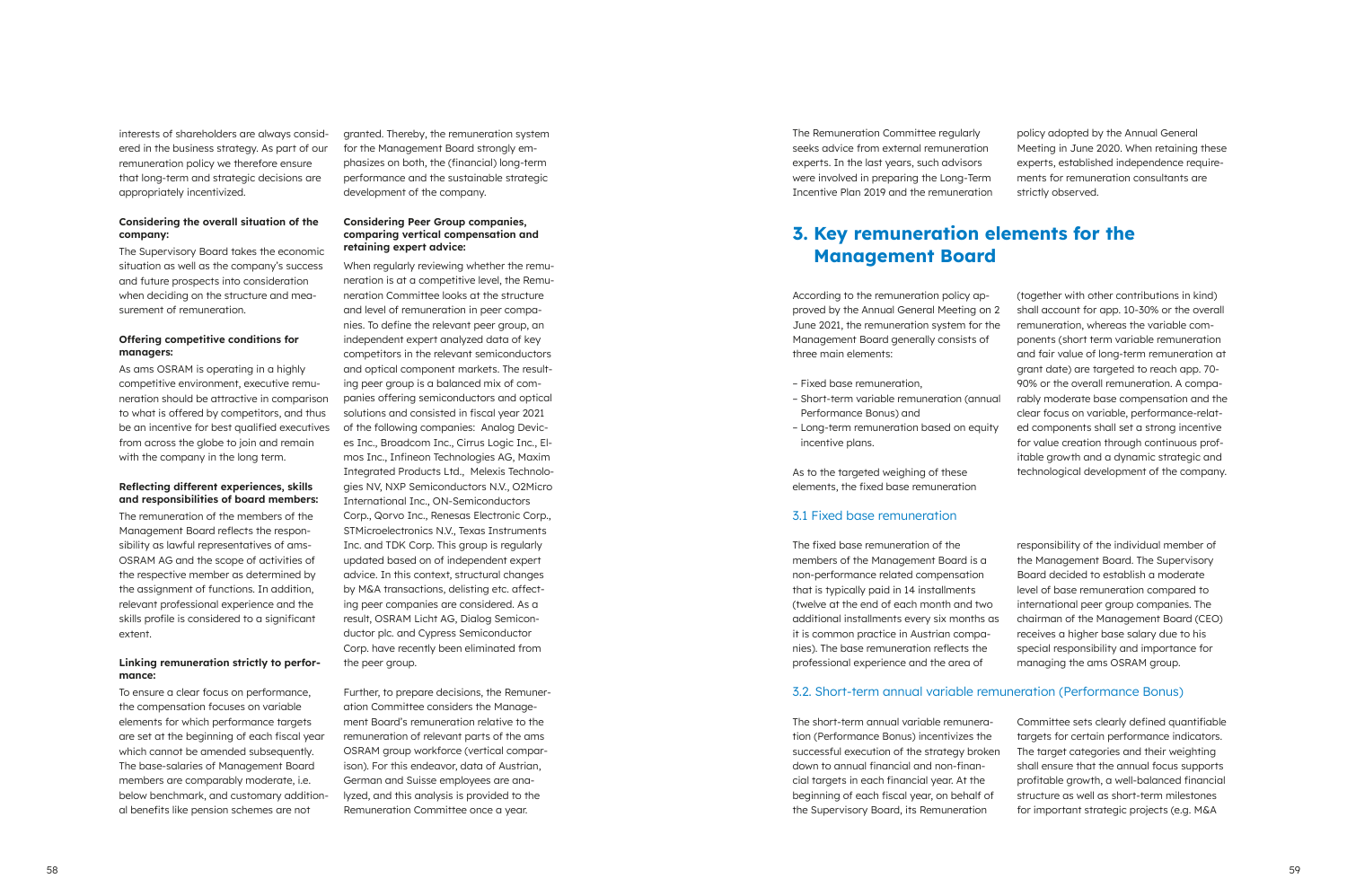activities). Further, the targets take into account key commitments to investors and are aligned with the long-term strategic development of the company.

Being convinced of the importance of sustainability for the success of the company, the Supervisory Board is determined to use ESG performance indicators as part of the annual targets for members of the Management Board. A comprehensive ESG strategy for the combined ams OSRAM group will be determined during fiscal 2022. The Supervisory Board decided to support this process by including an initial ESGrelated target in the remuneration system for fiscal 2022.

Target achievement is measured after the end of the fiscal year. The target bonus for each Management Board member amounts to one annual base remuneration. At an overall target achievement of 100% the payout is 100% of the target bonus. The Performance Bonus is not payable if target achievement is 0%. The maximum bonus payout is capped at 200% of the target bonus.

All payouts are subject to clawback provisions (see below sub 4 lit. c).

Further information is available in chapter 4.

#### 3.3 Long-term remuneration

The long-term remuneration consists of several equity incentive plans and represents a significant portion of the medium- and long-term remuneration of the members of the Management Board. Within the framework of differently designed plans, the Management Board as well as selected employees and executives are given the opportunity to participate in the success of ams OSRAM. The objectives of these equity incentive plans are to strengthen the alignment of interests between shareholders and employees, to provide an incentive for the generation of enhanced value, to ensure long-term commitment of employees and to maintain a motivating remuneration system that offers additional income opportunities.

The vesting of stock options under the respective plans is generally linked to the achievement of performance criteria of KPIs, such as EPS (earnings per share) /-growth or TSR (total shareholder return) in comparison to a defined peer group (for the composition of this group see above). The respective stock options generally vest

over an extended time period throughout the duration of the stock options plans. The capital increase in 2020 in connection with the OSRAM transaction has led to an increased number of outstanding shares, which has been reflected in the stock options plans accordingly.

For fiscal year 2021, only stock options under the Long-Term Incentive Plan 2019 (LTIP 2019) have been awarded to members of the Management Board. This plan, which replaced LTIP 2014, became effective on 9 September 2019 and is applicable until end of 2023. There are various limitations for the grant of stock options under this scheme: Overall, the LTIP 2019 plan comprises of approximately 7.5% of the company's share capital over the course of five years (2019-2023) so that each annual tranche is limited to 1.5% of the total share capital. In addition, the total amount of outstanding options and awards under all plans that can be converted into shares may at no point in time exceed 10% of the total share capital.

LTIP 2019 includes three different types of options, of which the first two of them are applicable to Management Board members:

#### **Performance Share Units (PSUs):**

PSUs are options subject to performance conditions. The performance indicators for the PSU are the relative Total Shareholder Return and the Earnings per Share. The peer group for the relative TSR consists of key semiconductor companies (for details see above). An additional threshold is the fulfillment of the performance criteria under ams OSRAM Profit Sharing Program. PSUs will become exercisable 3 years after grant date (vesting period) if the LTIP Committee determines that the performance criteria have been met and provided that the price of the shares at the time of exercise exceed the average weighted price of the shares three months prior to the date of grant (exercise threshold). Each granted PSU entitles the participants to purchase one share of the Company at an exercise price of EUR 1.00.

#### **Special Performance Share Units (SPSUs):**

SPSUs are market value options. Over a four-year period, each year one quarter of the total tranche of SPSUs becomes exercisable. Each granted SPSU entitles the participants to purchase one share of the Company for a strike price, which results from the weighted average price of the Shares within the last sixty (60) trading days prior to the respective date of grant, converted into a Euro amount and payable for each share acquired upon the exercise of an award.

#### **Restricted Share Units (RSUs/not to be granted to Management Board members):**

RSUs are subject to the achievement of a performance hurdle in accordance with the

performance criteria under ams OSRAM Profit Sharing Program. Over a four-year period, each year one quarter of the total tranche of RSUs becomes exercisable. Each granted RSU entitles the participants to purchase one share of the Company at an exercise price of EUR 1.00.

For members of the Management Board the following maximum award limit applies: The fair value of the annual grant to the chairman of the Management Board must not exceed 750%, for all other members of the Management Board 500% of their respective annual fixed base compensation. In addition, the annual grant for all beneficiaries under the LTIP 2019 is limited to 1.5% of the share capital which may also cap the number of options to be granted to members of the Management Board.

As a standard, members of the Management Board receive 65% of their respective total grant value as PSUs and 35% as SP-SUs. The vesting of PSUs, which represent the major part of options to be granted, requires fulfillment of performance-related criteria, namely Earnings per Share (EPS) exceeding the budget approved by the Supervisory Board and Total Shareholder Return (TSR being defined change to the share price plus reinvested dividends over the performance period) of ams OSRAM group relative to those of peer companies. While SPSUs do not have to meet these criteria, their value is dependent on share price increases since the date of grant. As a consequence, both instruments put a strong emphasis on long-term value creation and alignment with shareholder interests.

All granted options must be exercised within ten years after grant.

Considering comments received from shareholders and in view of the overall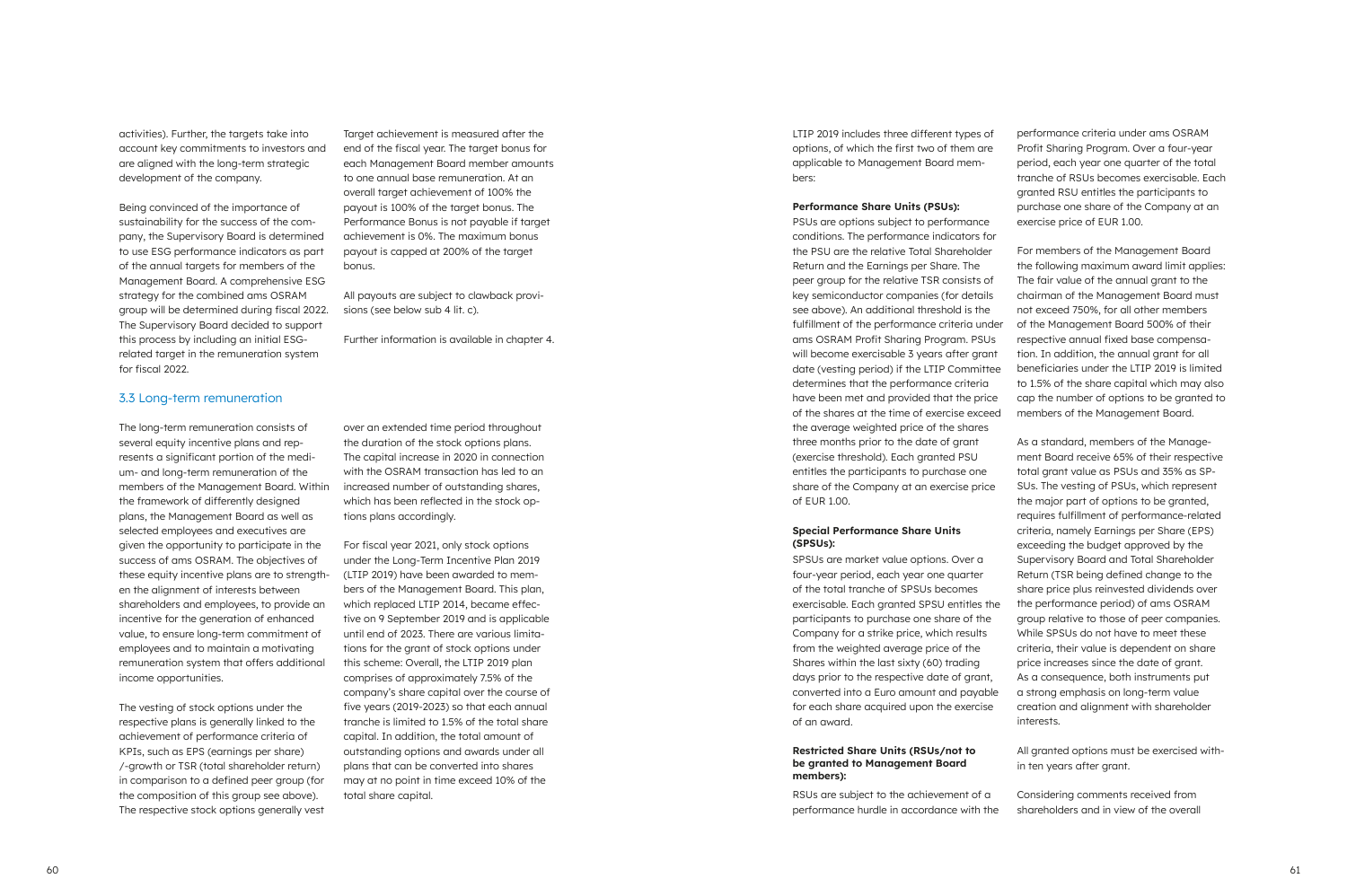development of corporate governance standards for equity-based compensation plans, the LTIP Committee of the Supervisory Board already started preparations for a new LTIP scheme for ams OSRAM. This scheme will take into account the material growth of the company since 2019 which is coming with an increased number of senior managers and a different structure of businesses. As a basis for further detailing out the new plan conditions, the Supervisory Board decided in its meeting on 3 February 2022 that instruments under the new plan shall have a minimum vesting period for at least three years. Further, for shares

resulting from exercised options a holding period of up to two years applies, ending at the fifth anniversary of the grant date. However, as an exception from this holding period, such shares may be sold earlier to cover tax and social security contributions. The performance criteria to be met under the new plan shall also comprise a relative criterion, so performance of ams OSRAM group compared to peer companies of its industry.

Further information on all existing LTIP plans is available in Note 4 to the Annual Financial Statements.

#### 3.4 Other elements of the remuneration system

**a) Term and termination of the mandate**  The employment contracts of the members of the Management Board are concluded for the duration of their mandate. Members of the Management Board are appointed for a period of three years by resolution of the Supervisory Board, reappointments are permitted. In accordance with section 75 (4) of the Austrian Stock Corporation Act (AktG), members of the Management Board may be dismissed from their position for good cause or may be dismissed if there is a reason for dismissal within the meaning of section 27 of the Austrian Salaried Employees Act (AngG). Consequently, the employment contract is terminated at the time of dismissal. In these cases, or in the event of resignation from office without the consent of the Supervisory Board, the Management Board member concerned is not entitled to any remuneration for termination or other form of compensation in connection with the termination of the employment relationship.

In the absence of good cause or in the event of illness or accident, whereas the Management Board member is unable to perform his duties for three months and the reason for the impediment is not expected to be settled within the next three months, as well as in the event of occupational disability within the meaning of Section 273 of the General Social Insurance Act (ASVG), any termination compensation in connection with the termination of the employment relationship is due. This compensation for termination is limited in total to the compensation due pro rata temporis for the remaining period of the mandate and capped at 200% of the annual remuneration of the last financial year of service. Granted long-term incentive plans that remain in existence do not stipulate a general compensation for the termination of the respective mandate but allow for good leavers to maintain parts of their instruments (depending on the individual case).

Further, within the scope of the Corporate Staff and Self-Employment Provision Act (BMSVG), ams OSRAM AG makes contributions to an employee provision fund in the statutory amount.

Generally, there are no specific entitlements of the Management Board members related to possible changes of control or compa-

rable structural changes of the Company. However, equity-based instruments may be subject to an accelerated vesting in case of a change of control given that the conditions for key metrics under the long-term incentive plans typically materially change and measurement of target values may become impossible in such a scenario.

No loans or similar commitments are granted to members of the Management Board.

#### **b) Shareholding requirements**

Management Board members are obliged to have a qualifying interest in shares of the company. The amount of this qualifying interest is measured by the average weighted price of the shares over a period of the previous 12 (twelve) months is 300% of the base salary for the Chairman of the Management Board and 200% of the base salary for the other members of the Management Board. Half of the qualifying interest may be held in shares obtained through equity-based compensation and half in vested options.

#### **c) Claw-back provisions**

Under the rules of the LTIP 2019 the LTIP Committee is entitled to cancel or claw back some or all of a participant's awards under predefined circumstances ("Clawback"), especially in but not limited to the case the Committee

- determines that financial results of the company were materially misstated,
- forms the view that in assessing any performance conditions imposed on an award assessment was based on an error, or on inaccurate or misleading information or assumption, or

– the individual ceases to be a director or employee of an ams group member as a result of material misconduct on the part of the individual.

Such Claw-back may be applied through direct repayment or a reduction in unvested awards of future grants, or a reduction in such other payments as might otherwise be due from the company to the individual (including outstanding bonus payments). Comparable stipulations have been part of all long-term incentive plans since 2014.

#### **d) Other benefits**

There is no pension or early retirement scheme for members of the Management Board.

Management Board members are entitled to an upper-middle class passenger car for business and private purposes. Alternatively, board members can opt for a car allowance.

The company may enter into D&O insurance contracts for members of the Management Board for the duration of their respective Management Board function. In addition, ams-OSRAM AG may under certain circumstances take out a private accident insurance policy for the benefit of the members of the Management Board or for the benefit of a third party named by the respective member of the Management Board.

To safeguard compliance with complex tax regulations, the company may bear the cost of tax consulting for Management Board members, especially if there are different tax legislations involved.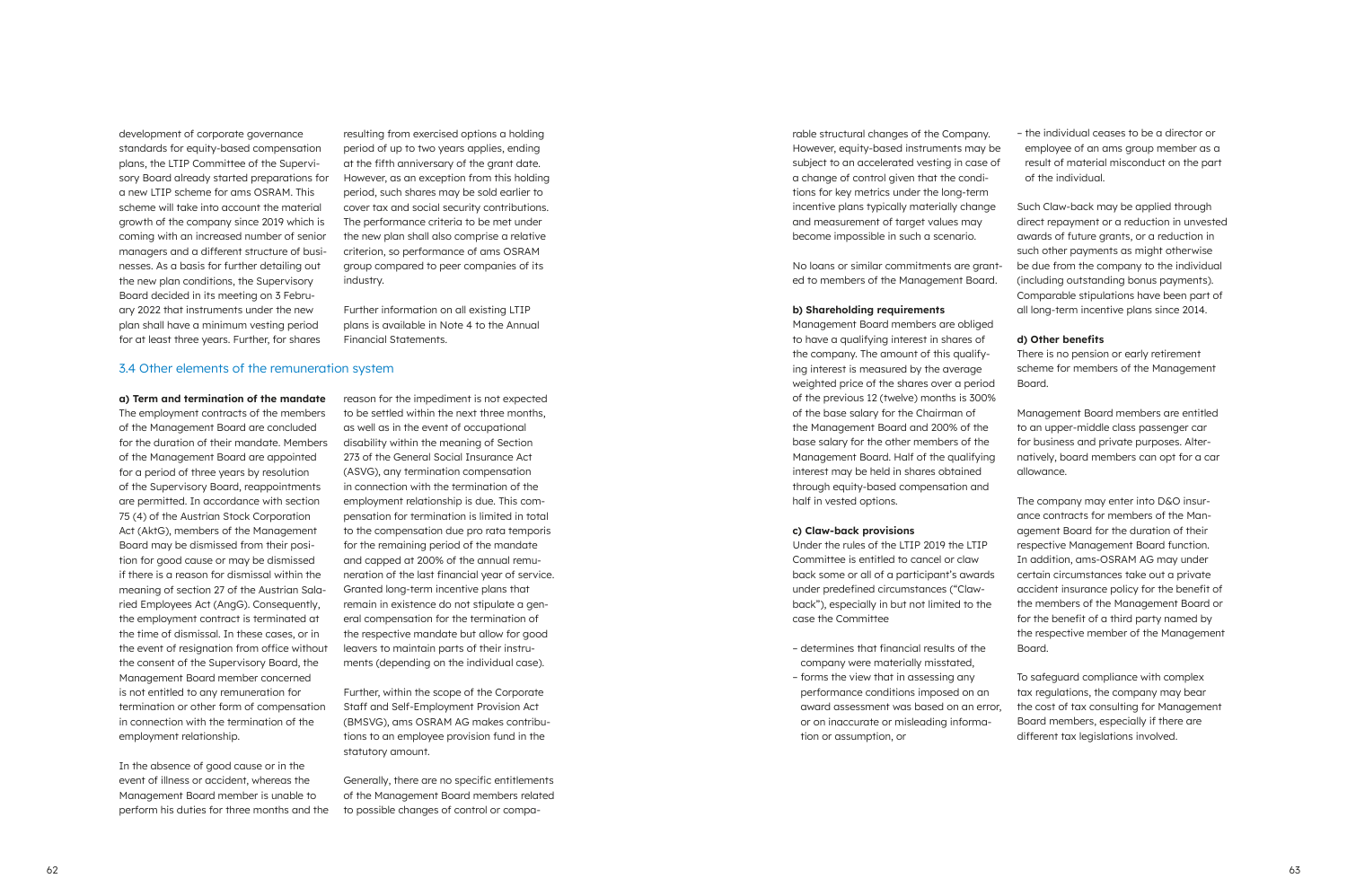### **4. Remuneration of the Management Board for Fiscal Year 2021**

#### 4.1 Setting of targets

At its meetings on 29. April 2022, the Remuneration Committee established the amounts of short-term variable remunera tion (performance bonus) on behalf of the Supervisory Board.

When setting the targets for fiscal year 2021 the Remuneration Committee specif ically considered the transformation of the company in connection with the full inte gration of OSRAM that was expected to be implemented during this period. Therefore, the annual targets for the Management Board put a high emphasis on cash pres -

ervation and a reasonable indebtedness of the company. Consequently, the targets for fiscal year 2021 were focused on structural portfolio measures, significant cash gener ation and improvements in the company's financial position. This also reflected the achievement of key commitments to share holders for fiscal year 2021 which create the basis for future profitable growth of the ams OSRAM group.

In detail, the following annual performance bonus targets were set for the Management Board for fiscal year 2021:

<sup>3</sup> Without considering new goodwill or de-consolidation effects other than goodwill impairments, FX effects to be neutralized. 4 Divestments of businesses of Business Unit DI promoted with binding agreements to be signed until April 2022 latest.

| Targets and target values <sup>1</sup>                                      | 0%      | 100%    | 150%    | 200%   | Weighting of<br>target |
|-----------------------------------------------------------------------------|---------|---------|---------|--------|------------------------|
| Consolidated Free Cash Flow <sup>2</sup>                                    | 100.0 € | 156.0€  | 200.0 € | 250.0€ | 50%                    |
| Net debt                                                                    | 1.900€  | 1.699€  | 1.550€  | 1.400€ | 20%                    |
| Preservation of acquired goodwill<br>(target amount at FY end) <sup>3</sup> | 2.868€  | 2.934 € | 2.967€  | 2.999€ | 10%                    |
| Divestment transactions executed <sup>4</sup>                               | None    | Two     | Three   | Four   | 20%                    |

Based on the results of fiscal year 2021, the following target achievement was determined:

| <b>Targets</b>                                                              | Figure at end of<br>measurement period | Target achievement | Weighting of target |
|-----------------------------------------------------------------------------|----------------------------------------|--------------------|---------------------|
| Consolidated<br>Free Cash Flow <sup>2</sup>                                 | 482€                                   | 200%               | 50%                 |
| Net debt                                                                    | 1,406€                                 | 198%               | 20%                 |
| Preservation of acquired goodwill<br>(target amount at FY end) <sup>3</sup> | 2.992€                                 | 188%               | 10%                 |
| Divestment transactions executed <sup>4</sup>                               | 4                                      | 200%               | 20%                 |
| Overall target achievement                                                  |                                        | 198%               |                     |

<sup>1</sup> All values in mio. €

2 Excluding investments in OSRAM share purchases and proceeds from OSRAM divestments.

<sup>1</sup>The position of other benefits comprises the provision an upper-middle class passenger car for business and private purposes or car allowance, D&O insurance, and under certain circumstances a private accident insurance policy for the benefit of the members of the Management Board or for the benefit of a third party named by the respective member of the Management Board. The other benefits are recognized at their taxable value.

### 4.2 Total remuneration for Management Board members for Fiscal Year 2021

Members of the Management Board in fiscal year 2021 received the following remunera tion:

Table 1. Total remuneration accrued

<sup>2</sup> Michael Wachsler resigned from the Management Board effective 30 April 2020. As a former member of the Management Board and Chief Financial Officer, he received payouts of 3,797 million € in fiscal year 2020, thereof 2,734 million € as severance benefits. In fiscal year 2021, Mr. Wachsler received no remuneration as member of the Management Board. <sup>3</sup>The variable compensation depicts the amounts accrued (table 1) or paid (table 2) for the respective financial period. 4 Ingo Bank serves as member of the Management Board since 1 May 2020. 5 Thereof € 1,645 million cash settlement of long-term incentives (OSRAM Stock Awards) which Ingo Bank received in his capacity as member of the Managing Board of OSRAM Licht AG and which were settled in cash according to a resolution of the Supervisory Board of OSRAM Licht AG.

| In kEUR                             | Variable<br>Fixed<br>remunera-<br>tion <sup>3</sup><br>remuneration |                                                                                            |                              |      |                |       |       |                                         |       |       | Total remu-<br>neration |       |
|-------------------------------------|---------------------------------------------------------------------|--------------------------------------------------------------------------------------------|------------------------------|------|----------------|-------|-------|-----------------------------------------|-------|-------|-------------------------|-------|
|                                     |                                                                     | Other<br><b>Base</b><br>Severance<br>benefits <sup>2</sup><br>Salary<br>benefits'<br>Total |                              |      |                |       |       | <b>Perfor-</b><br>mance<br><b>Bonus</b> |       |       |                         |       |
| <b>Name (Position)</b>              | 2021                                                                | 2020                                                                                       | 2021                         | 2020 | 2021           | 2020  | 2021  | 2020                                    | 2021  | 2020  | 2021                    | 2020  |
| Alexander Everke (CEO)              | 1.035                                                               | 697                                                                                        | 27                           | 27   | 0              | 300   | 1.362 | 1.024                                   | 2.053 | 1,470 | 3.415                   | 2.494 |
| Ingo Bank (CFO) <sup>4</sup> )      | 650                                                                 | 434                                                                                        | 1,666 <sup>5</sup>           | 11   | 124            | 108   | 2.440 | 553                                     | 1.289 | 1.066 | 3.729                   | 1,619 |
| Michael Wachsler (CFO) <sup>2</sup> | $\overline{\phantom{a}}$                                            | 155                                                                                        | $\qquad \qquad \blacksquare$ | 99   | $\overline{a}$ |       |       | 254                                     |       |       |                         | 254   |
| Thomas Stockmeier (CTO)             | 600                                                                 | 400                                                                                        | 10                           | 12   | 0              | 493   | 610   | 905                                     | 1,190 | 840   | 1,800                   | 1,745 |
| Mark Hamersma (CBO)                 | 600                                                                 | 400                                                                                        | 29                           | 14   | 0              | 405   | 629   | 819                                     | 1,190 | 840   | 1,819                   | 1,659 |
| Total                               | 2,855                                                               | 2.086                                                                                      | 1.732                        | 64   | 124            | 1.306 | 5,041 | 3,301                                   | 5,722 | 4.216 | 10.763                  | 7.771 |

#### Table 2. Total remuneration paid

| Variable<br>Fixed<br>remunera-<br>tion <sup>3</sup><br>In kEUR<br>remuneration |                          |                    |                                                                   |      |                          |             |                          |                                  |                          |       |       | Total remu-<br>neration |
|--------------------------------------------------------------------------------|--------------------------|--------------------|-------------------------------------------------------------------|------|--------------------------|-------------|--------------------------|----------------------------------|--------------------------|-------|-------|-------------------------|
|                                                                                |                          | <b>Base Salary</b> | Other<br>Severance<br>benefits'<br>benefits <sup>2</sup><br>Total |      |                          |             |                          | Perfor-<br>mance<br><b>Bonus</b> |                          |       |       |                         |
| <b>Name (Position)</b>                                                         | 2021                     | 2020               | 2021                                                              | 2020 | 2021                     | 2020        | 2021                     | 2020                             | 2021                     | 2020  | 2021  | 2020                    |
| Alexander Everke (CEO)                                                         | 1.035                    | 698                | $\mathbf 0$                                                       | 0    | $\mathbf 0$              | 0           | 1,062                    | 698                              | 1,101                    | 1,388 | 2,163 | 2,086                   |
| Ingo Bank (CFO) <sup>4</sup>                                                   | 650                      | 433                | 1,645                                                             | 0    | 0                        | 0           | 2,295                    | 433                              | 682                      | 0     | 2,977 | 433                     |
| Michael Wachsler (CFO) <sup>2</sup>                                            | $\overline{\phantom{a}}$ | 155                | $\overline{\phantom{a}}$                                          | 0    | $\overline{\phantom{0}}$ | 2,734       | $\overline{\phantom{0}}$ | 2,889                            | $\overline{\phantom{a}}$ | 908   | -     | 3,797                   |
| Thomas Stockmeier (CTO)                                                        | 600                      | 400                | $\mathbf 0$                                                       | 0    | 0                        | $\mathbf 0$ | 659                      | 400                              | 629                      | 793   | 1.288 | 1,193                   |
| Mark Hamersma (CBO)                                                            | 600                      | 400                | $\mathbf 0$                                                       | 0    | 0                        | 0           | 629                      | 400                              | 629                      | 793   | 1,258 | 1,193                   |
| Total                                                                          | 2,855                    | 2,086              | 1.645                                                             | 0    | 0                        | 2.734       | 4.645                    | 4,820                            | 3,041                    | 3.882 | 7.686 | 8.702                   |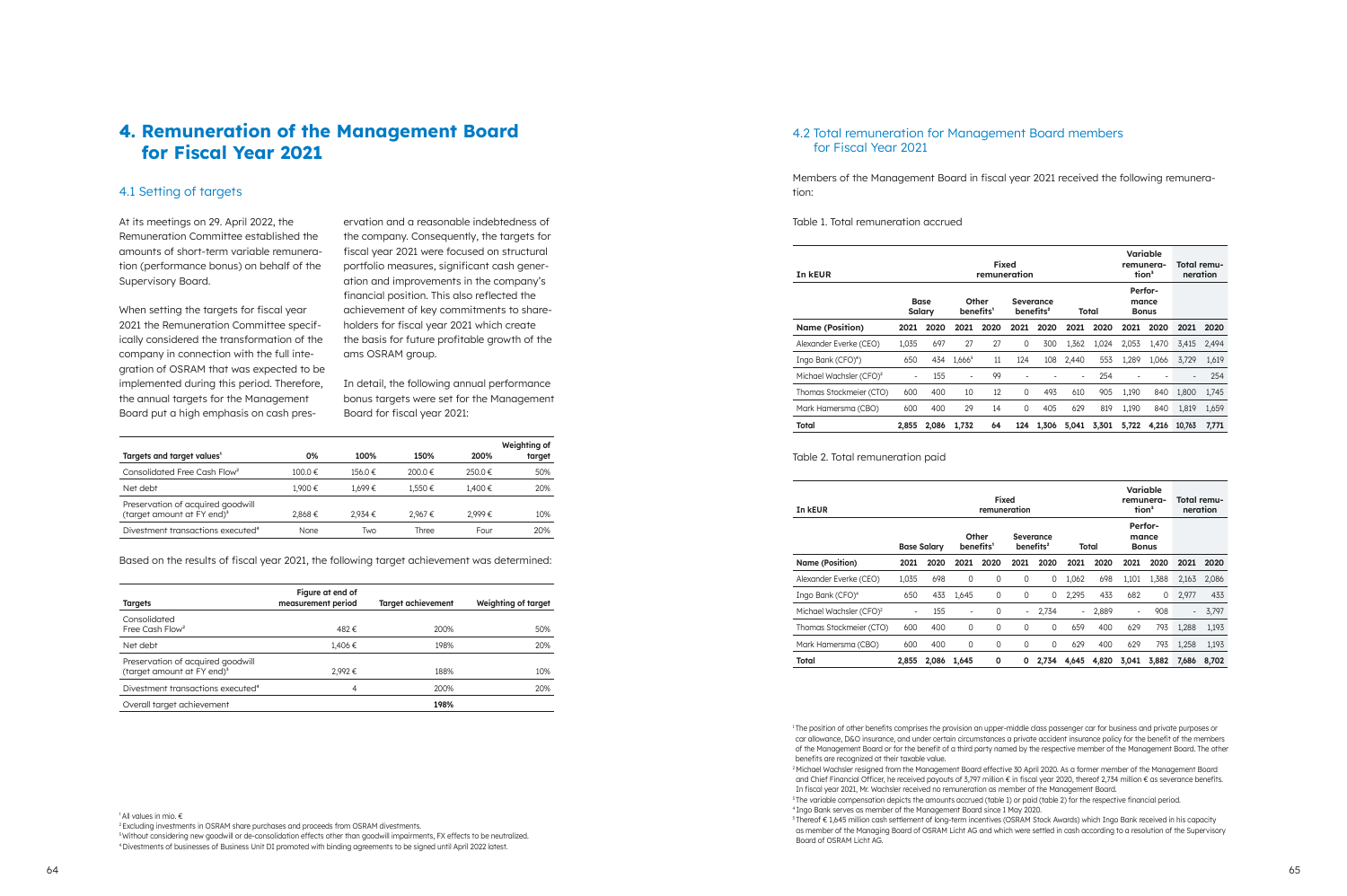#### 4.3 Long-term remuneration

Under the LTIP 2019, Management Board members are entitled to PSUs and SPSUs to be granted in July of the year following the respective fiscal year.

In the reporting year, a total of 1,913,293 options (2020 1,552,490 options) to acquire shares in ams-OSRAM AG were granted to members of the Management Board. All of these options were granted from the LTIP 2019, thereof 1,186,243 PSUs and 727,050 SPSUs (2020: 962,546 PSUs and 589,944 SPSUs). The strike price for PSUs is EUR 1.00 (2020: EUR 1.00) and for SPSUs EUR 16.15 (2020: EUR 11.74). Please refer to Note 4 to the financial statements for the terms and valuation of the options to acquire shares in ams-OSRAM AG from the LTIP 2014, SSOP 2017 and SLTIP 2018, SSOP 2019 and LTIP 2019 and any anti-dilution measures.

In the reporting period, under LTIP 2019 195,154 stock options for current members of the Management Board vested, thereof 47,667 stock options (SPSUs) granted in 2019, and 147,487 stock options (SPSUs) granted in 2020. For PSUs under LTIP 2019, the vesting period was still running.

In addition, 294,106 stock options for current members of the Management Board of former or other LTIP programs vested in fiscal 2021 as follows:

- 44,648 options which were granted in 2018 under the LTIP 2014 plan, vested due to the achievement of the performance criteria EPS growth which was 345% (a minimum of 10% EPS growth is required for any vesting);
- 240,699 options which were granted in 2017 under SSOP 2017 vested due to time vesting;
- 8,759 options which were granted in 2018 under SLIP 2018 vested due to time vesting.

At the same time, 44,644 stock options lapsed because the relative TSR target for options under LTIP 2014 that were granted in 2018 was not met.

The directors of the Company held 93,825 shares and options to acquire 5,534,676 shares as at 31 December 2021 (93,825 shares and options to acquire 3,666,027 shares as at 31 December 2020). Related parties of the members of the Management Board held 4,750 shares and no options to purchase shares of ams-OSRAM AG as of 31 December 2021 and 4,750 shares and no options as of 31 December 2020.

The further exercise conditions of the individual stock option plans are shown in Tables 3a and 3b.

Table 3a: Equity Incentive Plans – Main conditions

| <b>LTIP</b><br>2014<br>(2015) | <b>SSOP</b><br>2017   | <b>LTIP</b><br>2014<br>(2017) | <b>LTIP</b><br>2014<br>(2018) | <b>SLTIP</b><br>2018  | <b>SSOP</b><br>2019 | <b>LTIP</b><br>2019<br>(2019) | LTIP<br>2019<br>(2020) | <b>LTIP</b><br>2021<br>(2021) |
|-------------------------------|-----------------------|-------------------------------|-------------------------------|-----------------------|---------------------|-------------------------------|------------------------|-------------------------------|
| 30.06.2015                    | 24.01.2017            | 30.06.2017                    | 30.06.2018                    | 11.10.2018            | 05.02.2019          | 30.06.2019                    | 30.06.2020             | 30.06.2021                    |
| 30.06.2018                    | 24.01.2024            | 30.06.2020                    | 30.06.2021                    | 11.10.2021            | 05.08.2019          | 30.06.2023                    | 30.06.2024             | 30.06.2025                    |
| 30.06.2015                    | 24.01.2017            | 30.06.2017                    | 30.06.2018                    | 11.10.2018            | 05.02.2019          | 09.09.2019                    | 27.08.2020             | 19.08.2021                    |
|                               | $1/6$ each<br>year on |                               |                               | $1/3$ each<br>year on |                     |                               |                        |                               |
|                               |                       |                               |                               |                       |                     |                               |                        | 30.06.2025                    |
| 30.06.2025                    | 24.01.2023            | 30.06.2027                    | 30.06.2028                    | 11.10.2028            | 05.02.2029          | 30.06.2029                    | 30.06.2030             | 30.06.2031                    |
| 30.06.2018                    | 24.01.2018            | 30.06.2020                    | 30.06.2021                    | 11.10.2019            | 05.08.2019          | 30.06.2020                    | 30.06.2021             | 30.06.2021                    |
| 30.06.2025                    | 30.06.2027            | 30.06.2027                    | 30.06.2028                    | 11.10.2028            | 05.02.2029          | 30.06.2029                    | 30.06.2030             | 30.06.2031                    |
| 0,68                          | 18,63                 | 0,68                          | 0,68                          | 29,34                 | 9,66                | $0,68 -$<br>22,69             | $1,00 -$<br>11,74      | $1 - 16,15$                   |
|                               | 30.06.2018            | 24.01                         | 30.06.2020                    | 30.06.2021            | 11.10.              | 05.08.2019                    | 30.06.2023             | 30.06.2024                    |

#### Table 3b: Equity Incentive Plans – Information regarding the reported financial year 2021

| <b>LTIP</b><br><b>LTIP</b><br>LTIP<br>LTIP<br><b>LTIP</b><br><b>LTIP</b><br><b>SSOP</b><br><b>SSOP</b><br>Alexander<br>2014<br>2014<br>2014<br>2019<br>2019<br>2021<br><b>SLTIP</b><br>2017<br>2019<br>Everke (CEO)<br>(2015)<br>(2018)<br>2018<br>(2019)<br>(2020)<br>(2021)<br>(2017)<br>Stock options<br>outstanding at 1.1<br>25.694<br>37.788<br>1.817.091<br>631.219<br>123.205<br>284.846<br>714.339<br>0<br>0<br>0<br>Stock options<br>$\mathbf 0$<br>$\mathbf 0$<br>$\mathbf 0$<br>0<br>873.290<br>$\circ$<br>0<br>873.290<br>awarded<br>0<br>0<br>Anti Dilution<br>0<br>$\mathbf 0$<br>$\circ$<br>0<br>0<br>0<br>0<br>0<br>0<br>measure<br>Stock options lost<br>0<br>0<br>0<br>0<br>$\mathbf 0$<br>$-18.893$<br>$\mathbf 0$<br>0<br>$-18.893$<br>0<br>Stock options<br>$\mathbf 0$<br>$\mathbf 0$<br>$\circ$<br>0<br>0<br>expired<br>0<br>0<br>$\circ$<br>0<br>Stock options<br>0<br>0<br>0<br>0<br>0<br>exercised<br>0<br>0<br>0<br>0<br>Stock options |                |
|--------------------------------------------------------------------------------------------------------------------------------------------------------------------------------------------------------------------------------------------------------------------------------------------------------------------------------------------------------------------------------------------------------------------------------------------------------------------------------------------------------------------------------------------------------------------------------------------------------------------------------------------------------------------------------------------------------------------------------------------------------------------------------------------------------------------------------------------------------------------------------------------------------------------------------------------------------------------|----------------|
|                                                                                                                                                                                                                                                                                                                                                                                                                                                                                                                                                                                                                                                                                                                                                                                                                                                                                                                                                                    |                |
|                                                                                                                                                                                                                                                                                                                                                                                                                                                                                                                                                                                                                                                                                                                                                                                                                                                                                                                                                                    |                |
|                                                                                                                                                                                                                                                                                                                                                                                                                                                                                                                                                                                                                                                                                                                                                                                                                                                                                                                                                                    |                |
|                                                                                                                                                                                                                                                                                                                                                                                                                                                                                                                                                                                                                                                                                                                                                                                                                                                                                                                                                                    |                |
|                                                                                                                                                                                                                                                                                                                                                                                                                                                                                                                                                                                                                                                                                                                                                                                                                                                                                                                                                                    |                |
|                                                                                                                                                                                                                                                                                                                                                                                                                                                                                                                                                                                                                                                                                                                                                                                                                                                                                                                                                                    |                |
|                                                                                                                                                                                                                                                                                                                                                                                                                                                                                                                                                                                                                                                                                                                                                                                                                                                                                                                                                                    |                |
| 631.219<br>25.694<br>123.205<br>714.339<br>873.290<br>31.12.<br>18.895<br>0<br>284.846<br>2.671.488<br>0                                                                                                                                                                                                                                                                                                                                                                                                                                                                                                                                                                                                                                                                                                                                                                                                                                                           | outstanding at |
| Thereof exercis-<br>able at 31.12.<br>501.948<br>25.694<br>123.205<br>18.290<br>54.124<br>790.387<br>18.895<br>48.231<br>0<br>0                                                                                                                                                                                                                                                                                                                                                                                                                                                                                                                                                                                                                                                                                                                                                                                                                                    |                |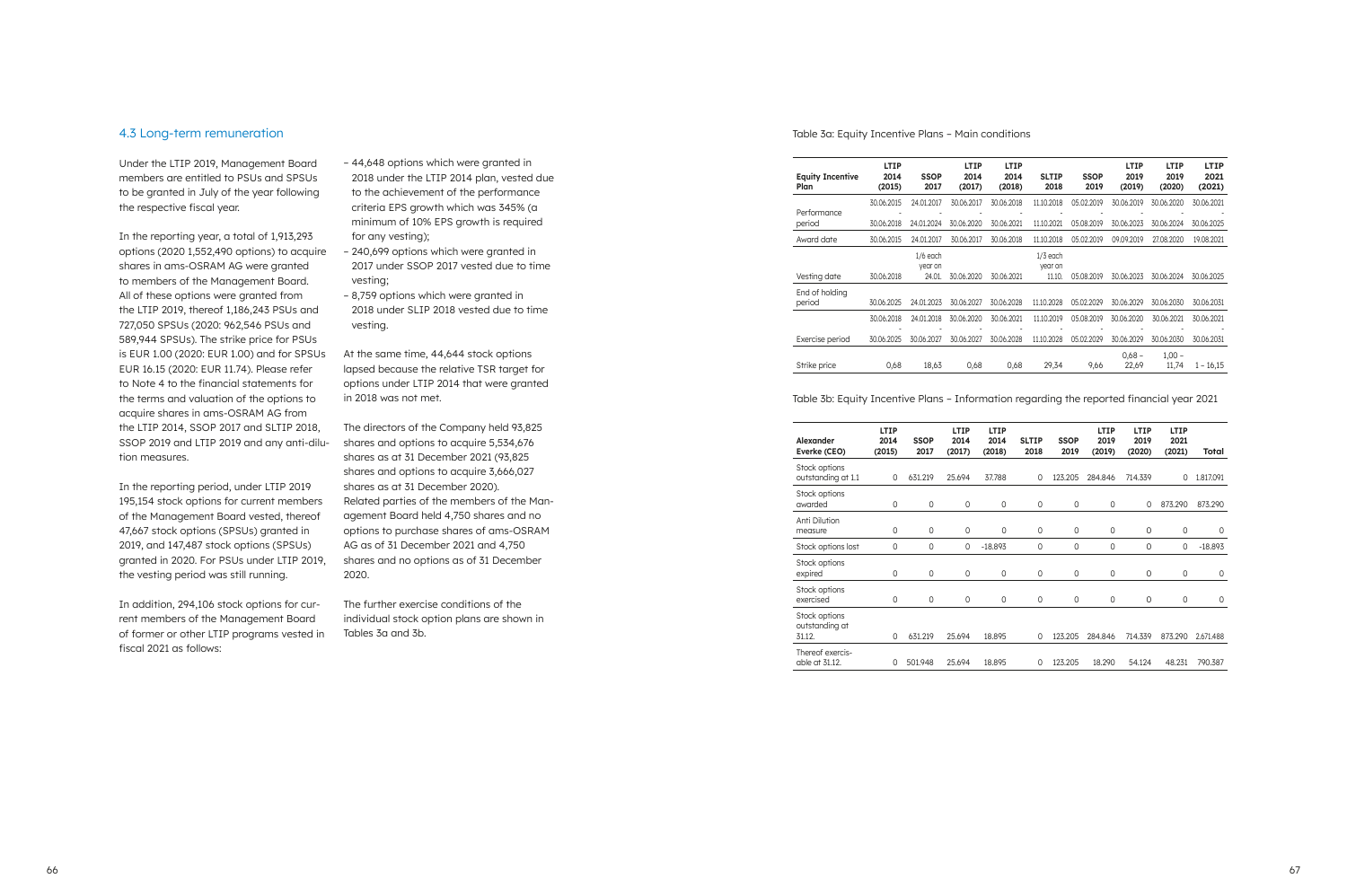Table 3b: Equity Incentive Plans – Information regarding the reported financial year 2021 (continued)

|                                           | <b>LTIP</b>            |                     | <b>LTIP</b>            | <b>LTIP</b>            |                      |                     | <b>LTIP</b>            | <b>LTIP</b>                   | LTIP                   |                     |
|-------------------------------------------|------------------------|---------------------|------------------------|------------------------|----------------------|---------------------|------------------------|-------------------------------|------------------------|---------------------|
| Ingo Bank (CFO)                           | 2014<br>(2015)         | <b>SSOP</b><br>2017 | 2014<br>(2017)         | 2014<br>(2018)         | <b>SLTIP</b><br>2018 | <b>SSOP</b><br>2019 | 2019<br>(2019)         | 2019<br>(2020)                | 2021<br>(2021)         | Total               |
| Stock options<br>outstanding at 1.1       | $\mathsf{O}\xspace$    | 0                   | 0                      | 0                      | $\mathbf 0$          | 0                   | 0                      | 294.223                       | 0                      | 294.223             |
| Stock options<br>awarded                  | $\mathbf 0$            | 0                   | 0                      | 0                      | 0                    | 0                   | 0                      | 0                             | 365.407                | 365.407             |
| Anti Dilution<br>measure                  | $\mathsf{O}\xspace$    | 0                   | 0                      | 0                      | 0                    | 0                   | 0                      | 0                             | 0                      | 0                   |
| Stock options lost                        | $\mathbf 0$            | 0                   | 0                      | 0                      | 0                    | 0                   | 0                      | 0                             | $\mathbf 0$            | $\mathsf{O}\xspace$ |
| Stock options<br>expired                  | $\mathbf 0$            | 0                   | 0                      | 0                      | 0                    | 0                   | 0                      | 0                             | $\mathbf 0$            | 0                   |
| Stock options<br>exercised                | $\mathsf{O}\xspace$    | 0                   | 0                      | 0                      | 0                    | 0                   | 0                      | 0                             | 0                      | 0                   |
| Stock options<br>outstanding at<br>31.12. | $\mathbf 0$            | 0                   | 0                      | 0                      | 0                    | 0                   | 0                      | 294.223                       | 365.407                | 659.630             |
| Thereof exercis-<br>able at 31.12.        | 0                      | 0                   | 0                      | 0                      | 0                    | 0                   | $\mathbf 0$            | 27.951                        | 0                      | 27.951              |
|                                           |                        |                     |                        |                        |                      |                     |                        |                               |                        |                     |
| <b>Thomas Stock-</b><br>meier (CTO)       | LTIP<br>2014<br>(2015) | <b>SSOP</b><br>2017 | LTIP<br>2014<br>(2017) | LTIP<br>2014<br>(2018) | <b>SLTIP</b><br>2018 | <b>SSOP</b><br>2019 | LTIP<br>2019<br>(2019) | <b>LTIP</b><br>2019<br>(2020) | LTIP<br>2021<br>(2021) | Total               |
| Stock options<br>outstanding at 1.1       | 45.807                 | 421.225             | 15.123                 | 25.197                 | 0                    | 72.559              | 108.447                | 271.964                       | 0                      | 960.322             |
| Stock options<br>awarded                  | $\mathsf{O}\xspace$    | 0                   | 0                      | 0                      | 0                    | 0                   | 0                      | 0                             | 0                      | 0                   |
| Anti Dilution<br>measure                  |                        |                     |                        |                        |                      |                     |                        |                               |                        |                     |
|                                           | $\mathbf 0$            | 0                   | 0                      | 0                      | 0                    | 0                   | 0                      | 0                             | 0                      | 0                   |
| Stock options lost                        | $\mathbf 0$            | 0                   | 0                      | $-12.598$              | 0                    | 0                   | 0                      | 0                             | 0                      | $-12.598$           |
| Stock options<br>expired                  | $\mathbf 0$            | 0                   | 0                      | 0                      | 0                    | 0                   | 0                      | 0                             | 0                      | 0                   |
| Stock options<br>exercised                | $\mathbf 0$            | 0                   | 0                      | 0                      | 0                    | 0                   | 0                      | 0                             | $\mathbf 0$            | $\mathsf O$         |
| Stock options<br>outstanding at<br>31.12. | 45.807                 | 421.225             | 15.123                 | 12.599                 | $\mathbf 0$          | 72.559              | 108.447                | 271.964                       | 337.298                | 947.724             |

Table 3b: Equity Incentive Plans – Information regarding the reported financial year 2021

(continued)

| Mark Hamersma<br>(CBO)                    | <b>LTIP</b><br>2014<br>(2015) | <b>SSOP</b><br>2017 | <b>LTIP</b><br>2014<br>(2017) | <b>LTIP</b><br>2014<br>(2018) | <b>SLTIP</b><br>2018 | <b>SSOP</b><br>2019 | LTIP<br>2019<br>(2019) | LTIP<br>2019<br>(2020) | <b>LTIP</b><br>2021<br>(2021) | Total       |
|-------------------------------------------|-------------------------------|---------------------|-------------------------------|-------------------------------|----------------------|---------------------|------------------------|------------------------|-------------------------------|-------------|
| Stock options<br>outstanding<br>at 1.1    | 0                             | 135.383             | 18.792                        | 12.591                        | 26.308               | 20.906              | 108.447                | 271.964                | $\Omega$                      | 594.391     |
| Stock options<br>awarded                  | 0                             | 0                   | $\mathbf 0$                   | 0                             | 0                    | 0                   | 0                      | 0                      | 337.298                       | 337.298     |
| Anti Dilution<br>measure                  | 0                             | 0                   | 0                             | 0                             | 0                    | 0                   | 0                      | 0                      | 0                             | 0           |
| Stock options<br>lost                     | 0                             | $\mathbf 0$         | $-13.153$                     | 0                             | 0                    | $\mathbf 0$         | 0                      | 0                      | $\mathbf 0$                   | $\mathbf 0$ |
| Stock options<br>expired                  | 0                             | $\mathbf 0$         | $\mathbf 0$                   | 0                             | 0                    | $\mathbf 0$         | 0                      | 0                      | $\mathbf 0$                   | $-13.153$   |
| Stock options<br>exercised                | 0                             | 0                   | $\mathsf{O}\xspace$           | 0                             | 0                    | $\mathbf 0$         | 0                      | 0                      | $\mathbf 0$                   | 0           |
| Stock options<br>outstanding at<br>31.12. | 0                             | 135.383             | 5.076                         | 13.154                        | 26.308               | 20.906              | 108.447                | 271.964                | 337.298                       | 918.536     |
| Thereof exercis-<br>able at 31.12.        | 0                             | 97.653              | 5.076                         | 13.154                        | 26.308               | 20.906              | 20.607                 | 25.837                 | 0                             | 584.569     |

## **5. Remuneration of the Supervisory Board**

### 5.1 Principles for the remuneration of the Supervisory Board

The compensation of the Supervisory Board is based on the remuneration policy for the Supervisory Board of ams OSRAM AG as approved by the Annual General meeting on 2 June 2021. The remuneration is commensurate with the performance of the company and designed to promote the long-term development and business strategy of ams OSRAM AG. Moreover, the remuneration policy takes into account the size as well as the development of the business of the ams OSRAM group. It appropriately reflects the responsibility and scope of activities of each individual member of the Supervisory Board. Furthermore, it represents a market-conform and attractive remuneration in order to attract and retain qualified members for the Supervisory Board. It provides sufficient incentives for members of the Supervisory Board to act in accordance with the long-term development and business strategy of ams OSRAM AG. In addition, it facilitates a professionally and personally balanced composition of the board, especially regarding diversity and internationality of the body. The remuneration of the Supervisory Board generally consists of a uniform base remuneration. In view of the extended scope of activities and the higher level of responsibility, the Chairperson of the Supervisory